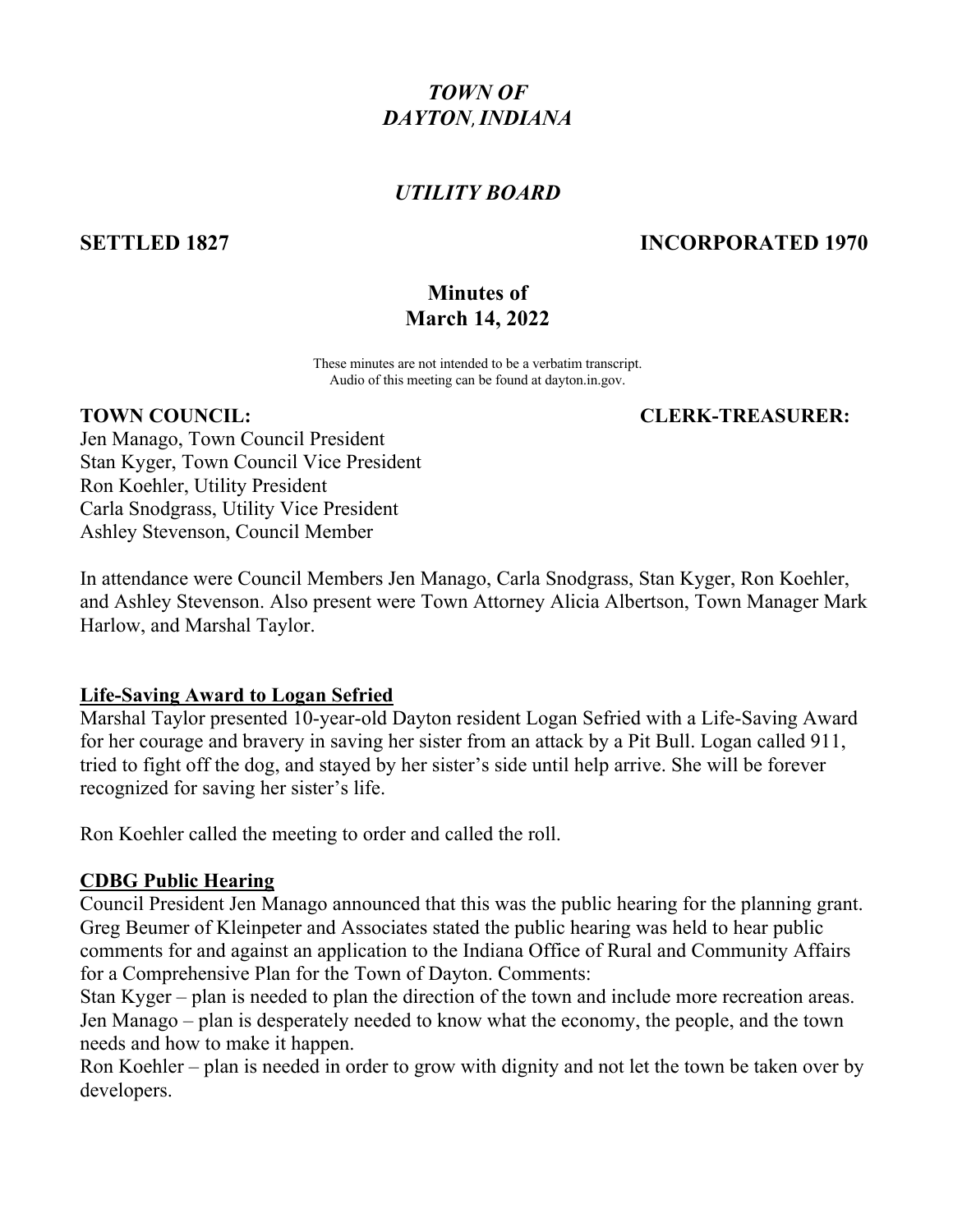Cindy Marsh – has been asking for a Comprehensive Plan for 6 or 7 years so our growing town will grow in ways to preserve our small town identity, protects the environment, and are good for the town.

The Public Hearing was concluded, and application is due by April 14<sup>th</sup>.

## **Resolution Authorizing Application Submission and Local Match Commitment**

Jen Manago read the entire Resolution (2022-1) and moved to adopt. Stan Kyger seconded. Roll call vote: Ashley Stevenson – yes Stan Kyger – yes Ron Koehler – yes Carla Snodgrass – yes Jen Manago – yes

### **Attorney**

None

## **Water Ordinance Discussion**

The Ordinance had been discussed last meeting and currently states that water can be turned off to avoid charges. Jen said she'd like to see that changed. It's a lot of extra work for the office, and fiscally it's not good for the town because of the number of rentals in town. Ashley asked about the rate study that's being done. He doesn't think people should have to pay for a utility they're not using. Discussion followed. Ron made a motion to have Alicia look into and write up a new Ordinance saying every customer accrues the minimum charges for water. Carla seconded. Roll call vote.

Ashley Stevenson – no Stan Kyger – yes Ron Koehler – yes Carla Snodgrass – yes Jen Manago – yes

Nancy Oswalt, 762 Shady Lane. Homeowners are penalized when others don't pay minimum. Cindy Marsh, 749 Shady Lane. Sadly, we have slumlords in town who will save a nickel when they can and the rest of us will pay for it.

## **Utility Superintendent Report**

- -2021 Water audit. Needs reports from Clerk's office. Due in August.
- -College Street lift station had a broken piece of pipe in pump and had to be repaired. He had alerts that notified him.
- -Mulberry Telecommunications repair list was submitted to Greg Maish in March.
- -2021 CCMG closeout. With Jen's help he got the paperwork submitted for one part and got the release letter from INDOT. Still have one to go.
- **-**2022 contract. Hasn't heard back.
- State Road 38, INDOT. We were reimbursed in the neighborhood of \$86,000 by INDOT for the work of moving the utilities INDOT needed moved. Jen noted that we had been told we had to pay for it and it would be \$22,000. The council didn't want to pay for it so Ron made